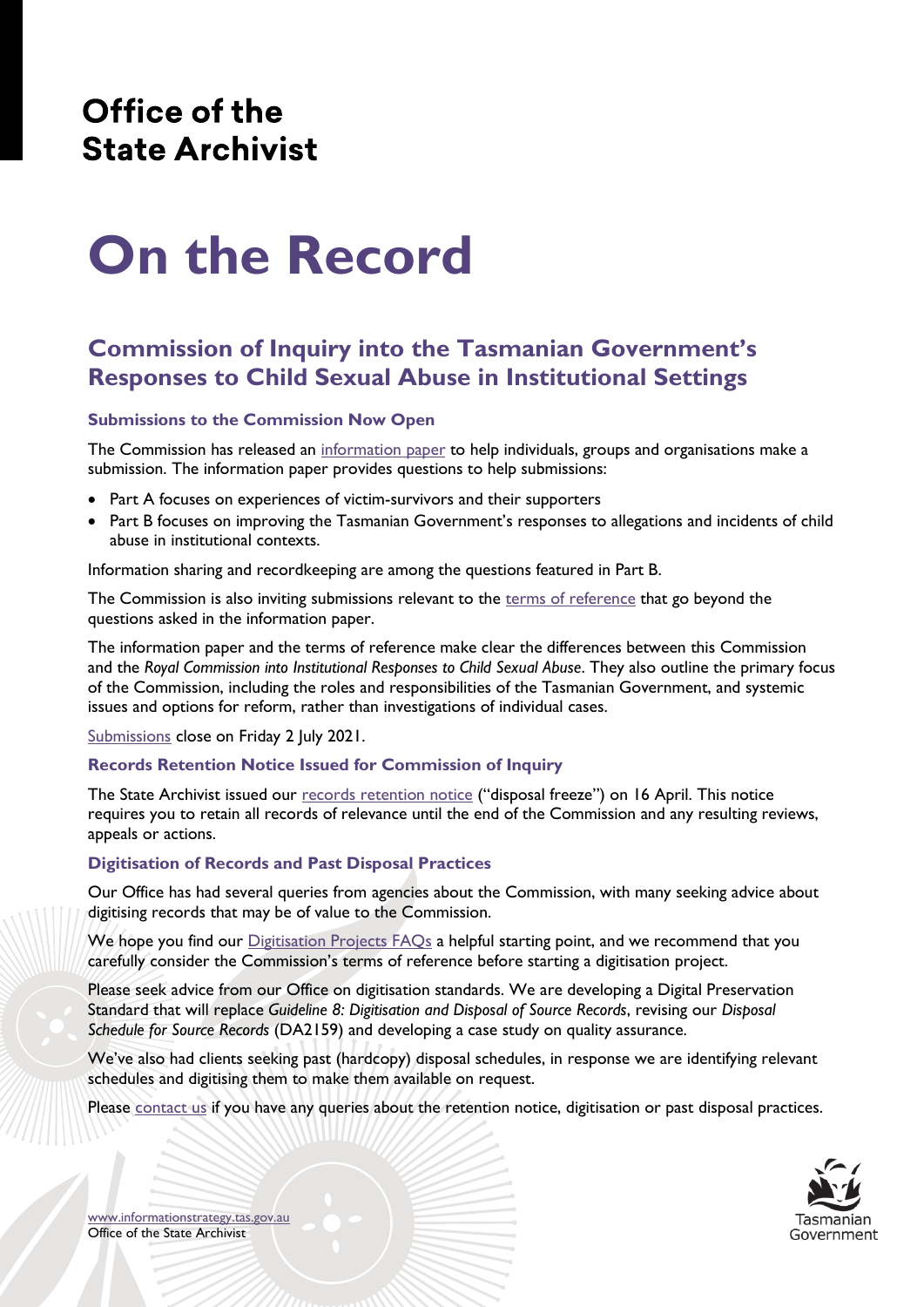## **Geilston Bay Repository Update**

The first batches of the compactus and shelving systems to be installed at the site arrived in May and installation commenced on 7 June 2021.

We anticipate the site becoming fully operational by the end of September with relocation of the 14 linear km of collection from the Berriedale repository planned to take place over late 2021-early 2022. The Berriedale site will then be relinquished. The project budget has allowed for an initial capacity of 21.6 linear km, the total capacity of the site is 29 linear km.

All construction work has been completed as well as installation of the air-conditioning, fire and security systems and ICT environment. The major contract for the supply and installation of the compactus and shelving systems was awarded to Castledex, leaving one final tender to be conducted for selection of an appropriately qualified and experienced removalist to complete the relocation of the collection from Berriedale.

The Berriedale collection is ready for relocation having been audited, assessed and, where necessary, repackaged.



Photo (above): Compactus at the new Geilston Bay Repository.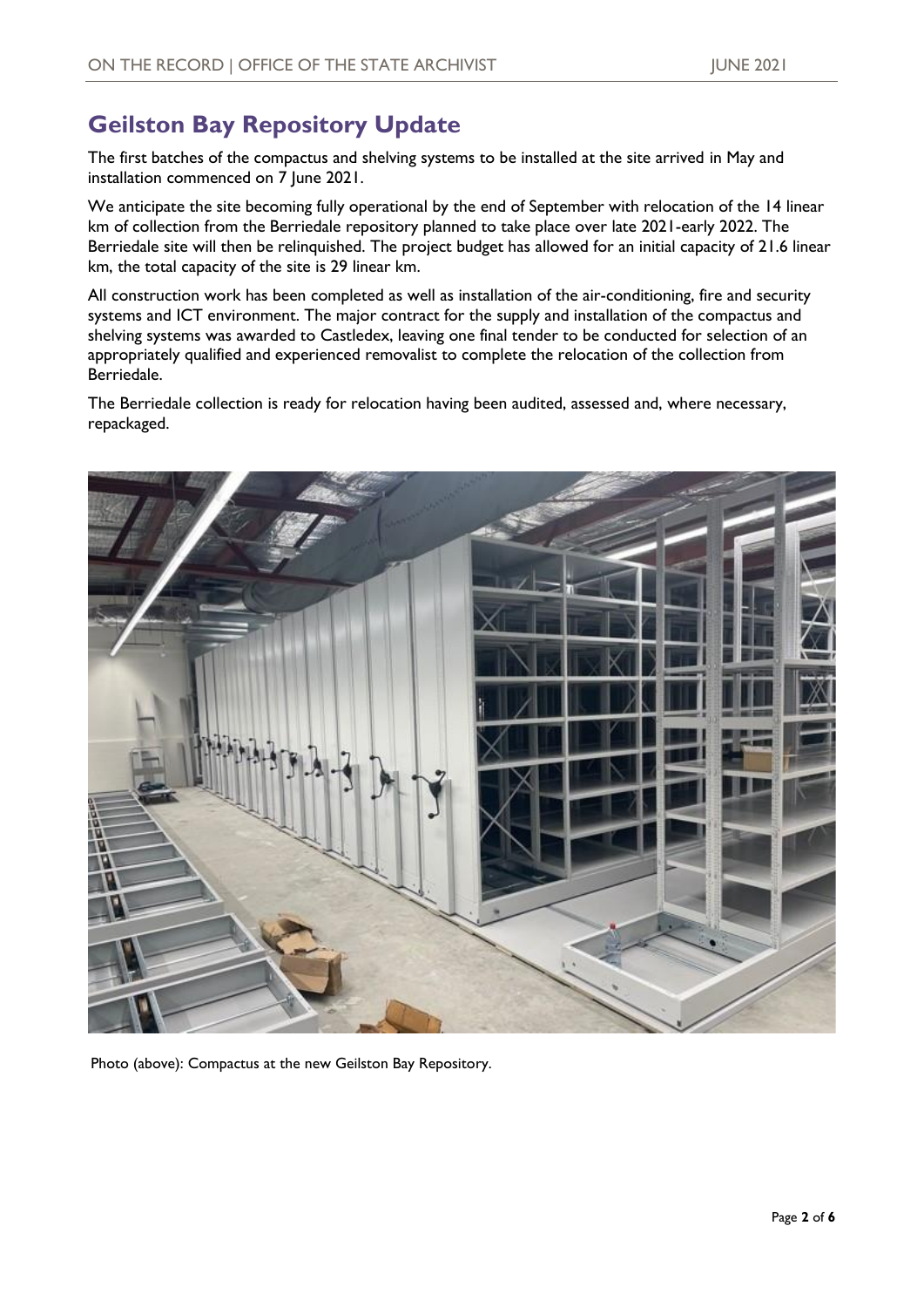## **In Brief**

#### **Royal Commission into Defence and Veteran Suicide Announced**

On 19 April 2021, the Prime Minister announced the establishment of a *Royal Commission into Defence and Veteran Suicide*.

The consultation process to inform the terms of reference has closed and feedback forwarded to the Attorney General's Department. The Department will progress the terms of reference. At the time of writing, the Royal Commission has not yet been formally established.

#### **Disability Royal Commission Granted an Extension**

The *Royal Commission into Violence, Abuse, Neglect and Exploitation of People with Disability* has been granted an extension. The Final Report is now due by 29 September 2023.

Hearings continue, with sessions being scheduled in Hobart in August this year.

#### **Revised International Standard and Technical Specification**

Standards Australia recently adopted the revised international standard, AS/SNZ ISO 16175.1:2021 and Technical Specification, SA/NZS ISO TS 16175.2:2021, which aim to assist decision makers responsible for purchasing, designing and configuring information systems.

- AS/SNZ ISO 16175.1:2021, *Information and documentation — Processes and functional requirements for software for managing records — Part 1: Functional requirements and associated guidance for any applications that manage digital records.*
- SA/SNZ TS ISO 16175.2:2021, *Information and documentation – Processes and functional requirements for software for managing records. Part 2: Guidance for selecting, designing, implementing and maintain software for managing records.*

#### **IG Industry Report Released**

Information Governance ANZ (InfoGovANZ) has released the results of their third [IG](https://www.infogovanz.com/wp-content/uploads/2021/05/InfoGov_IndustrySurvey_MAY2021.pdf) survey, IG [Industry Report](https://www.infogovanz.com/wp-content/uploads/2021/05/InfoGov_IndustrySurvey_MAY2021.pdf) (May 2021, 14 pages.)

The report highlights that implementing and maintaining an IG framework is the most important priority for organisations for nearly half of industry professionals.

## **In Brief**

#### **Renewal of Certified Storage Providers**

We certify secondary storage providers as Approved Secondary Storage Providers (ASSP).

We recently made several changes, with providers now assessed against our new *Physical Storage Technical Standard,* and certification and renewal lasting for three years instead of two.

We've just updated our website with our most recently renewed provider, and are working through the process with another provider.

You can find out more on the **Approved Secondary [Storage Provider](https://www.informationstrategy.tas.gov.au/Resources/Pages/Approved-Providers.aspx) page of our website.** 

#### **New and Updated Disposal Schedules**

Version 2 of *Disposal Schedule for COVID-19 Emergency Records* (DA2532) is now available. This release includes updates to Visitor and staff screening, Check in TAS data, COVIDSafe app data, and adds Border entry registration for travellers from low-risk areas.

Future releases of the schedule will include border registration for travellers from medium and highrisk areas, vaccination consent forms and quarantine records.

We have released *Disposal Schedule for Health Administration Records* (DA2525), and *Disposal Schedule for Aurora Energy* (DA2509) will be added to our website shortly.

You can find our Disposal Schedules on our [Approved Retention and Disposal Schedules](https://www.informationstrategy.tas.gov.au/Publications/Pages/RDS-List.aspx) webpage.

#### **Information Management Foundations Training**

We'll be running an Information Management Foundations training course on Friday 23 July in Hobart. You can book for this through the [Tasmanian Training Consortium](https://www.ttc.tas.gov.au/) (TTC).

#### **International Council on Archives Online Training**

The International Council on Archives (ICA) has three [online training courses](https://www.ica.org/en/training-programme) available.

'Introduction to Records Management' and 'Understanding and Using the Universal Declaration on Archives' were released in 2020. 'Organising Family Archives' is now available.

All are available in English and French.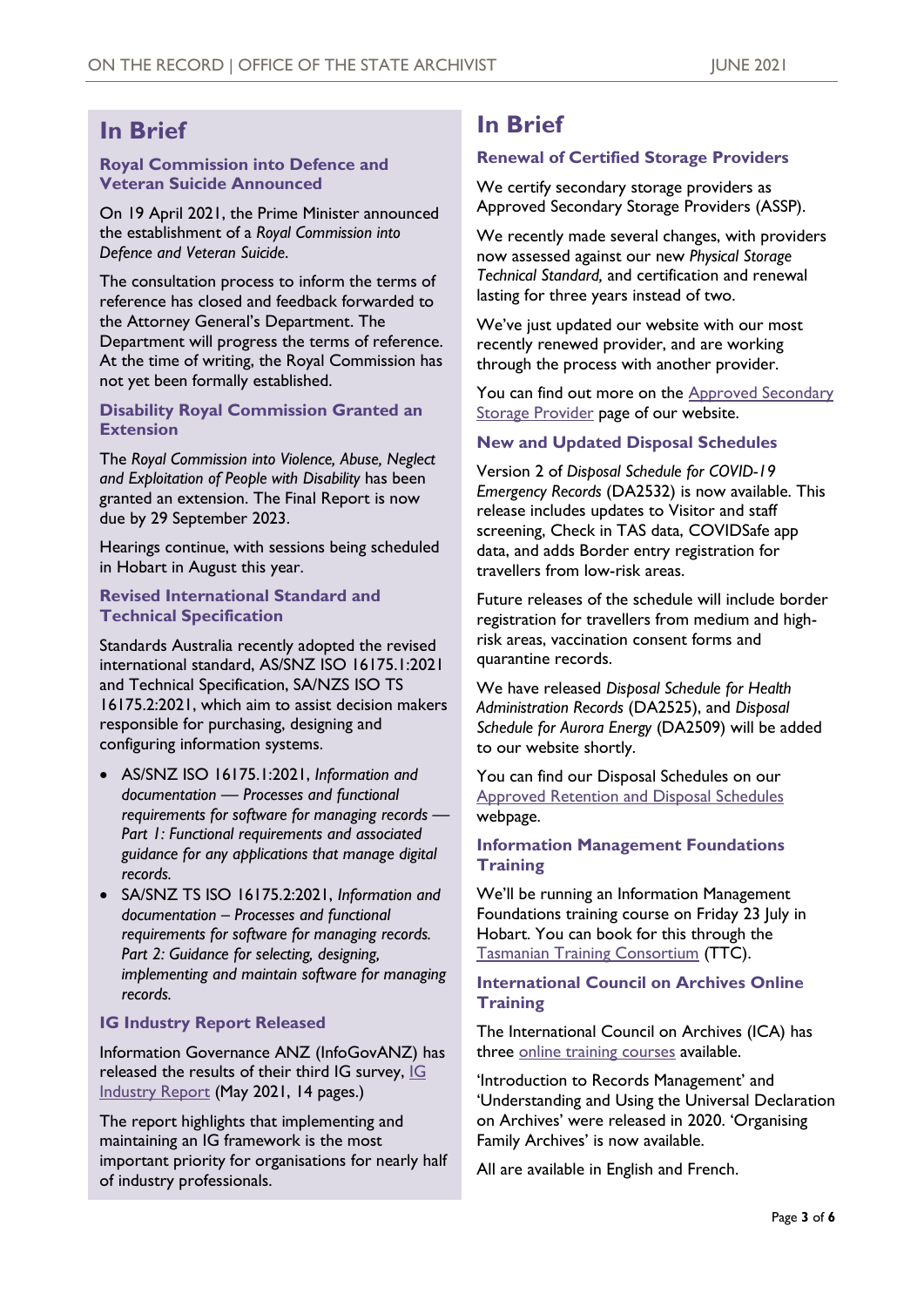## **Showcasing a Year of COVID-19 Memories**

Libraries Tasmania has launched an online gallery to showcase Tasmania's experience of the COVID-19 pandemic.

One year ago, in collaboration with the Tasmanian Museum and Art Gallery, we began inviting Tasmanians to contribute writing, photographs, video and objects telling their 'COVID-19 Story'.

Tasmanians from Strahan to Ravenswood, and Smithton to Kingston responded with wide-ranging submissions, such as photographs of closed businesses, personal accounts of isolation, fear and boredom, poems, and stories of projects aimed at bringing happiness to the community.

A range of submissions is now available to view online via Libraries Tasmania's [online gallery.](https://www.libraries.tas.gov.au/features/Pages/CovidStories.aspx) Some gems include:

- Leslie Whittet of Devonport sharing the joy of seeing his granddaughter race out of the airport after arriving from lockdown-restricted Victoria [\(NS6935\)](https://librariestas.ent.sirsidynix.net.au/client/en_AU/tas/search/detailnonmodal/ent:$002f$002fARCHIVES_SERIES$002f0$002fARCHIVES_SER_DIX:NS6935/one).
- Six-year-old Freddy Farrington of Margate recounting taking his COVID-19 test [\(NS6971\)](https://librariestas.ent.sirsidynix.net.au/client/en_AU/tas/search/detailnonmodal/ent:$002f$002fARCHIVES_SERIES$002f0$002fARCHIVES_SER_DIX:NS6971/one).
- Hobart based artist Michelle Dracoulis's photographic explorations of toilet paper hoarding ([NS6972\)](https://librariestas.ent.sirsidynix.net.au/client/en_AU/tas/search/detailnonmodal/ent:$002f$002fARCHIVES_SERIES$002f0$002fARCHIVES_SER_DIX:NS6972/one).
- Launceston teacher Jayne Hill and illustrator Courtney Greatbatch's beautiful booklet 'But why can't I go to school?', created to help kinder and prep students understand and cope with the pandemic ([NS6953\)](https://librariestas.ent.sirsidynix.net.au/client/en_AU/tas/search/detailnonmodal/ent:$002f$002fARCHIVES_SERIES$002f0$002fARCHIVES_SER_DIX:NS6953/one).
- The Australian Nursing and Midwifery Federation Tasmanian branches' videos, photographs and media releases from 2020 [\(NS6980,](https://librariestas.ent.sirsidynix.net.au/client/en_AU/tas/search/detailnonmodal/ent:$002f$002fARCHIVES_SERIES$002f0$002fARCHIVES_SER_DIX:NS6980/one) [NS6981\)](https://librariestas.ent.sirsidynix.net.au/client/en_AU/tas/search/detailnonmodal/ent:$002f$002fARCHIVES_SERIES$002f0$002fARCHIVES_SER_DIX:NS6981/one).

Project coordinator, Libraries Tasmania archivist Jen Jerome, has welcomed the community's enthusiastic response.

"Thanks to the generosity and creativity of our community, this collection will provide an invaluable record of the journey taken by Tasmanians through 2020 and the ongoing pandemic."

Jen encourages people to continue to contribute, saying "each submission is like a piece of a puzzle – the more stories, images and items we receive, the more coherent the story will be."

More information about the COVID-19 Stories Project can be found on the websites of [Libraries Tasmania](http://www.libraries.tas.gov.au/) and **TMAG**, or by contacting the project team at **COVID19stories@education.tas.gov.au** 

Submissions will be accepted until the end of 2021.

## **National Archives and Records Administration Releases Internal Report on Racism**

The Archivist of the United States set up a task force of National Archives and Records Administration (NARA) employees to identify issues of racial inequality internally and in customer facing operations.

Recommendations from [The Archivist's Task Force on Racism: Report to the Archivist](https://www.archives.gov/news/topics/recommendations-from-internal-task-force-on-racism) (April 2021, 105 pages) contain a mix of short and long term actions to address structural racism within NARA.

Areas examined by the Task Force included:

- the employee experience (recruitment, advancement, retention, assignment of work, access to opportunities); diversity and inclusion (interactions with each other and customers); and race-based harassment and discrimination)
- archival description (anachronistic or offensive terminology used to describe historical records)
- museums (ensuring a diversity of representation, viewpoints, access and outreach in exhibits, education and public programs).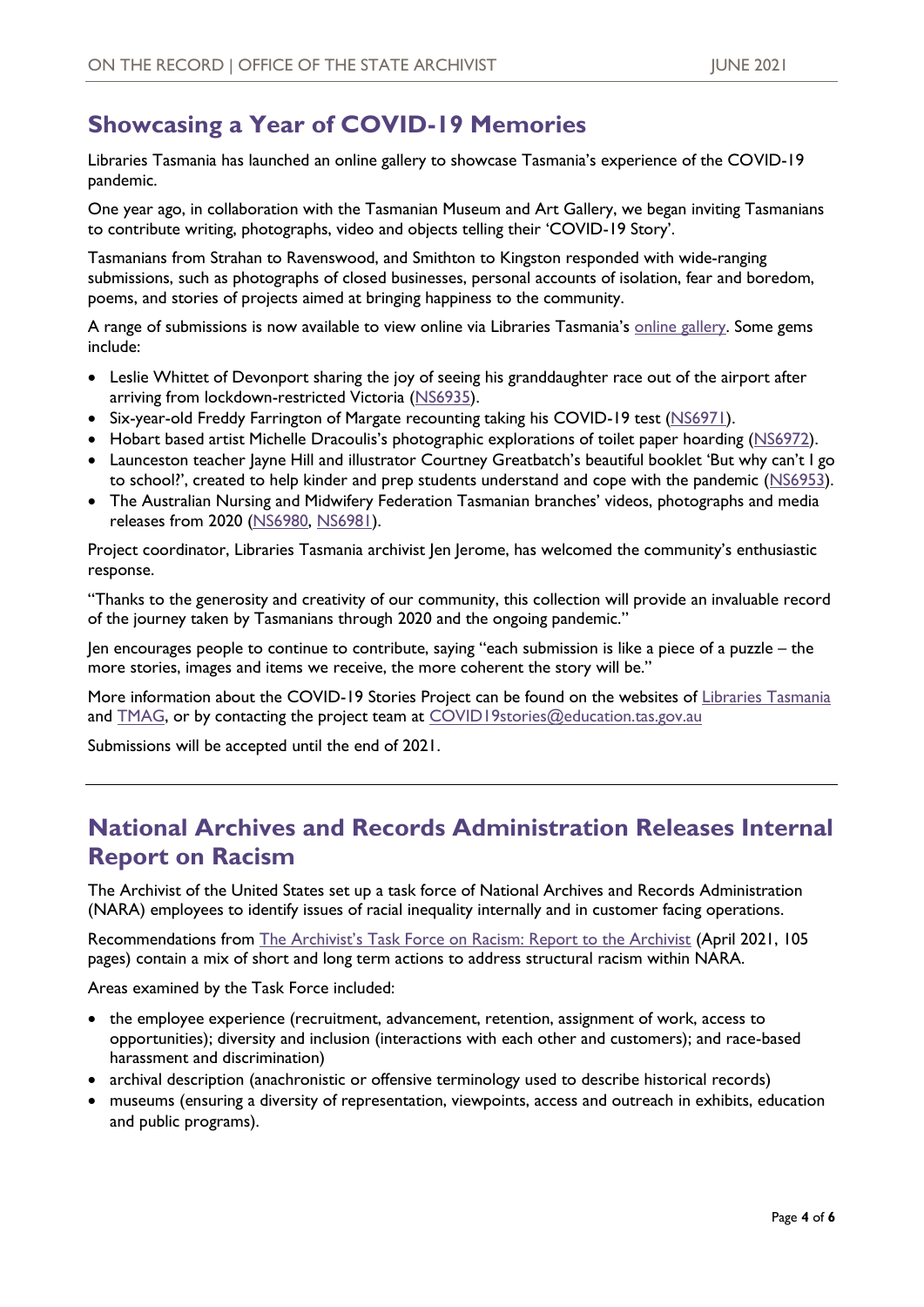## **First Nations Training for Archives Staff**

All of our staff are currently participating in a comprehensive Indigenous cultural competency program.

The program includes of completion of the online Australian Institute of Aboriginal and Torres Strait Islander Studies (AIATSIS) [Core cultural learning course,](https://aiatsis.gov.au/about/what-we-do/core-cultural-learning) as well as participation in a workshop focussed on embedding the Aboriginal and Torres Strait Islander Protocols for Libraries, Archives and Information [Services](https://atsilirn.aiatsis.gov.au/protocols.php) [\(ATSILIRN\) in](https://atsilirn.aiatsis.gov.au/protocols.php)to our everyday practices. The workshop will be conducted in Hobart on 25 August 2021.

Our participation in this program will be further augmented by completion of the *Indigenous* [Recordkeeping and Archives course](https://www.archivists.org.au/events/event/indigenous-recordkeeping-and-archives) which has been developed and made publicly available by the Australian Society of Archivists (ASA).

## **Preservation Digitisation Project**

Digitisation Services, Government Archives, and the Community Archives teams have started work on a Preservation Digitisation Project, launched February 2021. The aim of this project is to preserve our Tasmanian film, sound and video collections for long-term preservation and access by the public.

Our first priority is the magnetic tape collection which is at great risk of being lost forever if not digitised before 2025.



To digitise our collections, the team is using a combination of outsourcing and in-house digitisation. We are currently working with local vendors to digitise Betacam and VHS tapes.

In-house digitisation will occur by purchasing a film scanner that will be used to digitise 8, 16 and 35mm film. The film scanner will also be used for viewing and assessing film before digitising.

Photo (left): Craig Maddock, audio-visual specialist at Digitisation Services.

The project will enable us to provide improved access to our film and magnetic audio-visual collections as well as preserve the content in contemporary digital form.

Digitised items will become accessible over time via our online catalogue on the Libraries Tasmania website. A team of Government and Community Archivists will assess all items to check access permissions and determine copyright. Some of the newly digitised film highlights are accessible on our [YouTube](https://www.youtube.com/user/LINCTasmania) channel where you can see a great overview of our rich film and sound collection. New items are added regularly.

Photo (right): The Steenbeck: viewing station for 16mm film and 35mm film and optical sound.